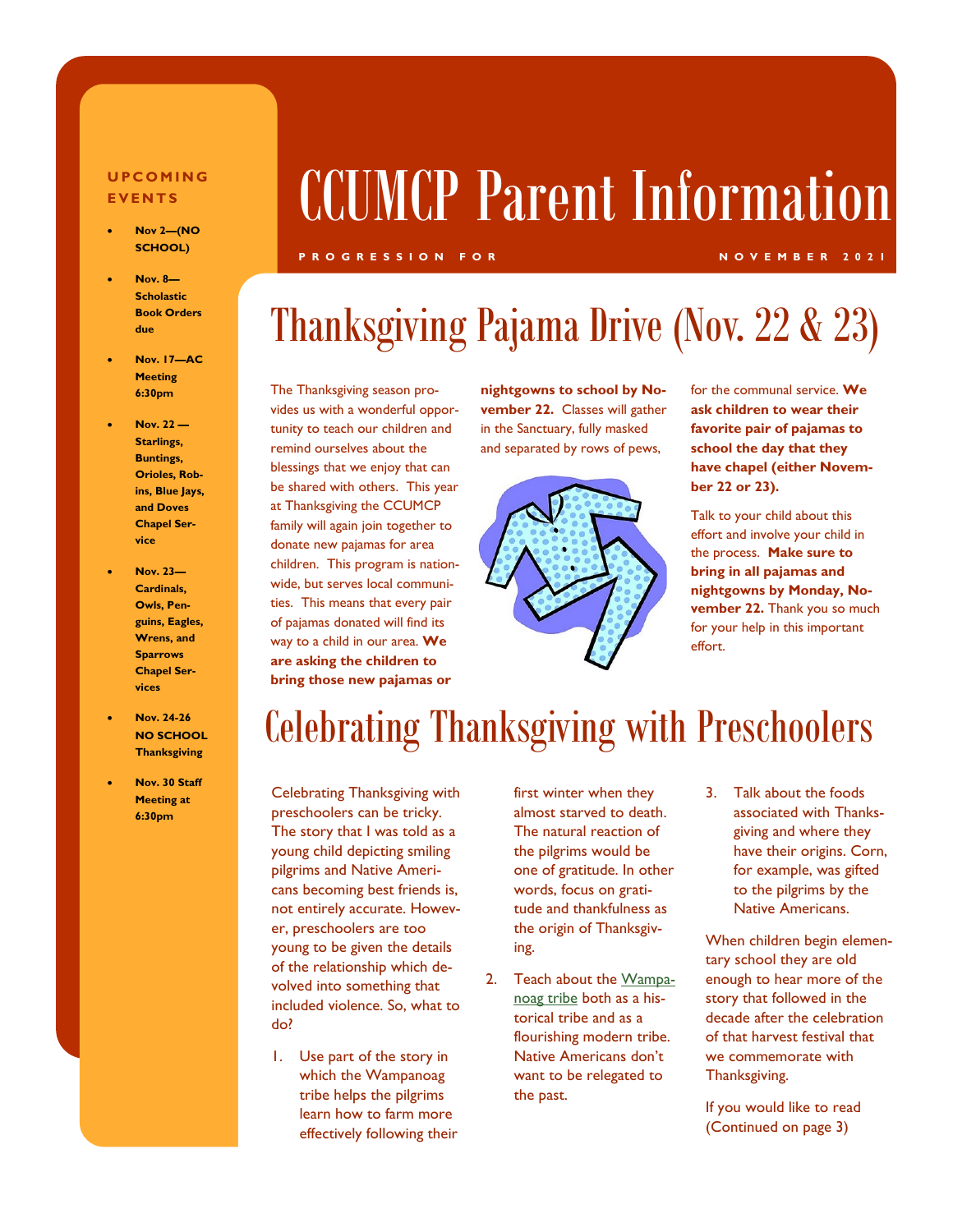## Mastering Cutting with Scissors

### **Current Openings**

Spaces are still available in our 3 day 3's, 5-day 3's and pre-K classes. If you know of someone who may be interested, please let them know.

### Preschool Tours

This year we are offering in person tours and virtual Q & A sessions about the preschool for prospective parents wishing to enroll in the 2022-2023 school year. The next couple of dates are November 10, 18 or 19 and December 3, 6 and 9. If you have a friend or neighbor who is looking for a preschool, please have them visit our website to RSVP or contact Lee or Lauren.

We will have 50 spaces for 2 year olds with options for 5-day, 3-day and 2-day classes as well as 10 spaces in our Hummingbirds class that starts mid-year. In addition, we always have spaces available in our 3 year old and pre-K classes.

As an assistant in a 2 year old class years ago I joked about the amount of cutting that was necessary for my job—I was constantly cutting out letters and shapes for art projects—and how delighted my preschool teacher would be to know that I was using what she taught me. While it is true that I perfected my scissor skills in kindergarten, children are now expected to enter kindergarten having mastered the art of cutting. This means that children need to work with scissors throughout their preschool years **beginning at the age of two.** 

Obviously, using scissors is a skill that one utilizes for the whole of life so it is important to learn in itself, but the skills honed while mastering cutting are also helpful in other areas. According to OT Kimberly Wiggins in [Scissor Savvy](https://ezinearticles.com/?Savvy-Scissor-Tips---Part-1&id=3763245)—Part I, utilizing scissors

1. builds up the tiny muscles in one's hand that are necessary for handwriting, painting, using eating implements or just pulling up one's pants,

2. enhances hand-eye coordination necessary for sports or eating with utensils, for example,

3. and utilizes bilateral coordination which is using both halves of your body at the same time. Bilateral coordination is used frequently. For example, whenever you zip up a jacket (you hold one part of the jacket with one side while pulling upwards with the other half), or walk.

The best scissors to use are child-safe scissors with the rounded edges. These scissors provide stability for developing hand muscles. Before the lesson begins, outline some rules of safety. Explain that scissors can cut and should be used carefully with an adult's supervision. Instead of outlining what they can't cut exclusively be sure to mention what they can cut. For example, "We never cut other people or animals. We use scissors to cut playdough, paper and fabric."

After the rules have been set forth, begin by showing them their thumb and demonstrating that when they want to cut their thumbs should face the sky. This will help children learn how to orient their hands in the scissors. Demonstrate for them how the thumb goes into one hole and the next two fingers go into the other hole. Help them open and close their fingers.

In another article Kimberly Wiggins mentions that learning to cut progresses in stages. At 2 yrs. of age children should be able to snip at the end of a piece of paper. (Note that this leaves out cutting through the paper completely and moving forward as one cuts.) Children move from snipping to cutting through paper to cutting straight lines, circles and then squares in the next 2 years of their development.

Like any other skill, cutting precisely takes practice. While they do get to practice at school, it is important that they have plenty of practice at home too so give them the opportunity. While



If your child is having a great deal of difficulty, her hands may not be strong enough. Help her build her hand muscles by using tongs to pick up small objects or by manipulating playdough. These are fun activities that won't feel like work to her, but will build up her hand strength each time that they are done.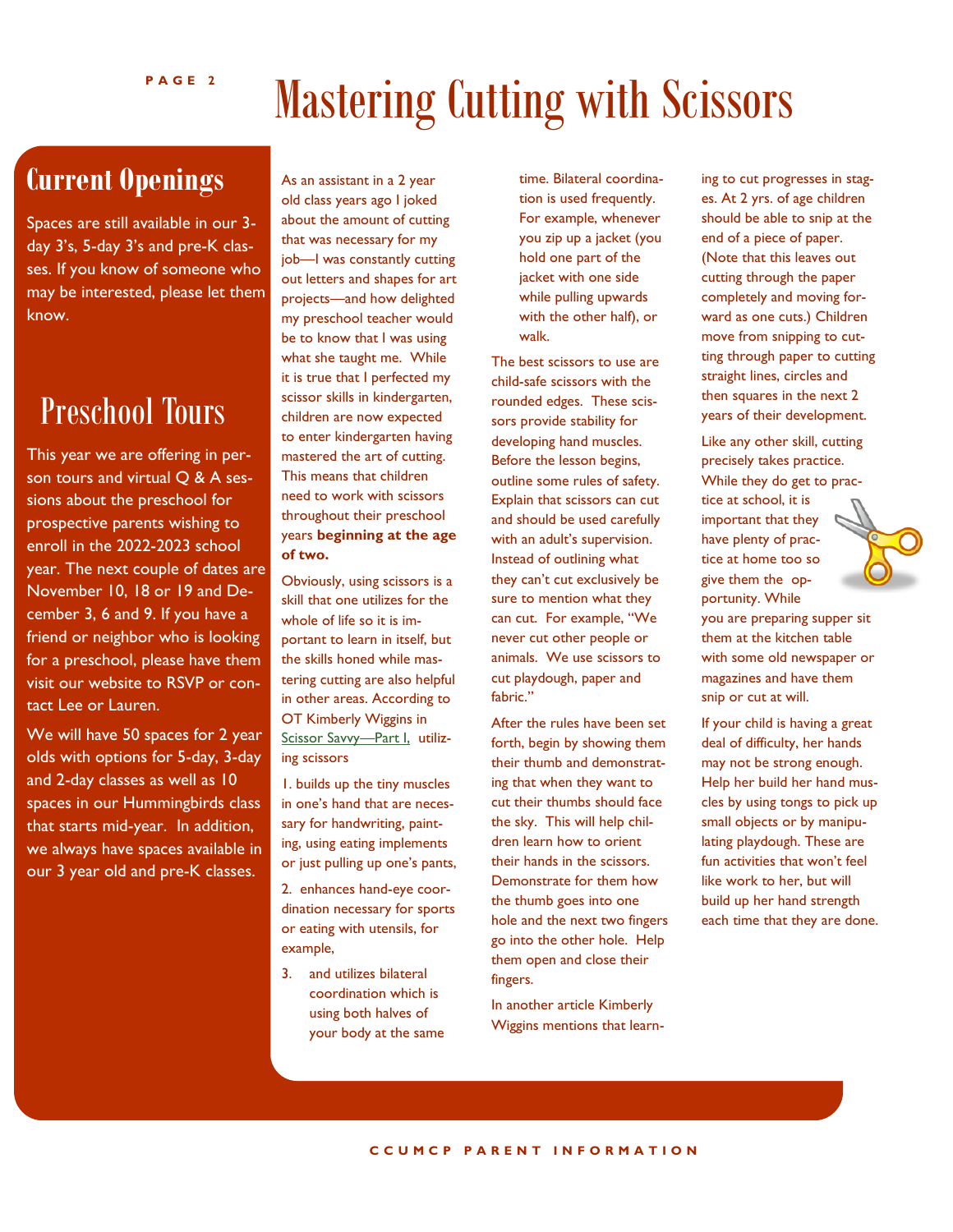## Progression for Current Pre-K Students

books to your preschoolers about the historical Thanksgiving, the best would have to be *[One Little, Two Little, Three Little](https://www.youtube.com/watch?v=LiMTsZeemCc)  [Pilgrims](https://www.youtube.com/watch?v=LiMTsZeemCc)* by B. G. Hennessy (Lynne Cravath, Illustrator) The colorful, but cartoonish drawings depict a very rich world of abundance in which the Pilgrims and Native Americans existed in the New World. The author has consulted a good amount of source material and lists many of those sources

which you might enlist for your older children.

A second, less worth book, more appropriate for pre-K students, is *[Squanto and the First](https://www.youtube.com/watch?v=sTVNc5MMlTs)  [Thanksgiving](https://www.youtube.com/watch?v=sTVNc5MMlTs)*\* by Teresa Celsi (Pam Ford Johnson, Illustrator). Written in 1989 the book refers to Native Americans as Indians so you will have to change that language and is overly simplified. I only recommend it because it provides some specific examples of the

assistance of the Native Americans that was crucial to the eventual success of the Pilgrims in keeping themselves fed and the ways in which Native American medicine also helped to heal the illnesses suffered by the Pilgrims.

\*The YouTube reading linked here uses the term "Indians" rather than correcting that usage to "Native Americans."

*involved in Thanksgiving. Let him/her make the centerpiece, help set the table, bake the dessert, say the prayer before the meal, or share what he/ she knows about Thanksgiving with the adults at the meal. It will make the holiday meaningful to him/her and to* 

*you.*

## Developmental Screenings

Now is the time to complete your child's developmental screening which must be completed by December 17. Just go to [https://](https://www.asqonline.com/family/aad64b) [www.asqonline.com/](https://www.asqonline.com/family/aad64b)

[family/aad64b](https://www.asqonline.com/family/aad64b) to take the 15 minutes to complete the screening. If there are any issues of concern that arise from the screening, then your child's teacher and I will

contact you for a meeting or conversation. At that time we can recommend activities to support your child's growth or a referral to a professional if warranted.

### Thanksgiving Feast on November 22 & 23

Our classes will be celebrating Thanksgiving on Monday, November 22 and Tuesday, November 23 with a feast in each classroom. Each class will have the chance to sample the ever traditional Thanksgiving offerings of turkey, muffins, cheese cubes and dried cranberries. And like the original Thanksgiving Feast--wink, wink—it will be concluded with the eating of decorated iced cookies. The important thing that they may learn is that the meal is a time to celebrate and be thankful with their (preschool) family.



*Get your preschooler*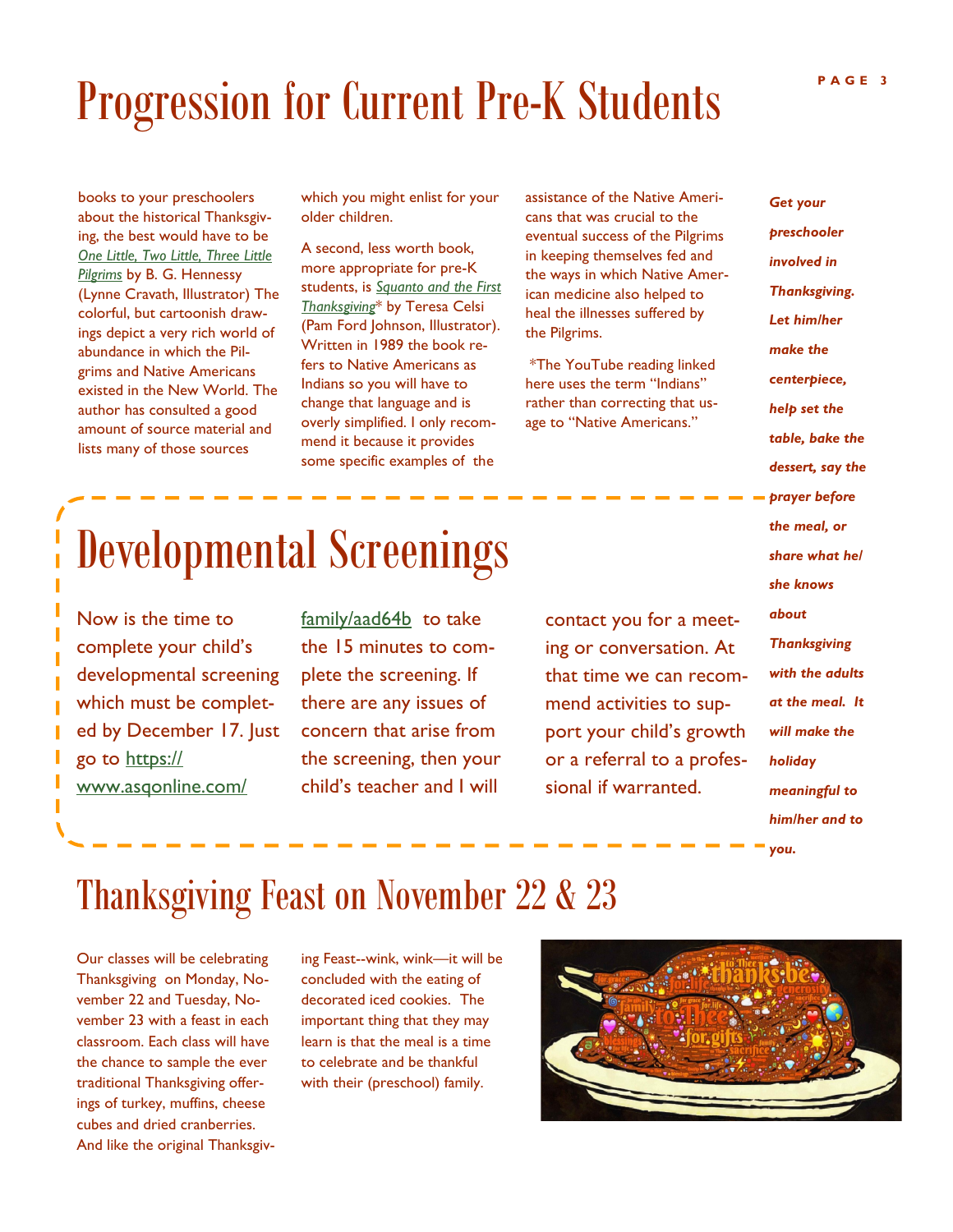## Progression for Current Pre-K Students

Normally at this time of year CCUMC would be hosting our Kindergarten Roundup event open to all parents in the preschool and surrounding community. Unique to CCUMC, this morning long event has admissions experts from many of the area private schools as well as representatives from Rosemary Hills, our primary public feeder school, to speak with parents about the programs that they have for kindergarten and beyond. This helps parents to determine which schools to explore further. Because of the pandemic we will not be able to hold the Kindergarten Roundup.

Instead, I invite parents to begin discussions with their child's teacher and with me about their child's placement the following year especially if you have questions concerning your child's readiness for kindergarten.

Applications for private schools will be due generally in January though application deadlines vary widely especially this year and may depend upon whether you are applying for the first time or with a sibling of a currently registered student.

In most cases parents should expect to solicit at least one letter of recommendation in support of an application. **We ask that you provide suffi-** **cient lead time to your child's teacher when requesting those letters. Please provide selfaddressed stamped envelopes if the letters need to be mailed or a clear reference to an online address if that is the appropriate way to submit letters of recommendation.** We must have a signed release from a parent in order to provide letters of recommendation. A release statement is most often found on the application itself, but, if not, please provide such permission.

### NEW Illness Policy—Effective Nov. 1

If a child becomes sick, with one or more Covid like symptoms (currently defined as sore throat, fever at or above 100.4 degrees, cough, vomiting, diarrhea, new onset of loss of taste or smell, severe headache (especially when accompanied by a fever)) while attending CCUMC Preschool, the student will immediately be removed from the class, placed into an isolation area and parents contacted to pick up the sick child as soon as possible. The remainder of the students in the class will also be sent home. The class will quarantine until the sick child receives a negative PCR Covid test result or a specific alternate diagnosis by a physician. At this point the class may return to school as normal. If the child receives a positive test result, the class will quarantine for 14 days from the day on which the symptoms first began. Parents are expected to watch their children closely for any onset of symptoms.

If a child becomes sick, with one or more Covid like symptoms, while not in attendance at CCUMC Preschool, the student should obtain a negative PCR test result before the child may return to school. The sick student's classmates will be notified and parents will have the option to keep their child home or attend school. Upon receipt of a negative test result the sick child may return to school. If the child is found to have a positive PCR test result, the entire class will begin to quarantine for 14 days from the day on which the symptoms first began.

Students who are also household members of the sick student will not be able to attend school until either the sick student obtains a negative PCR Covid test result or specific alternative diagnosis from a physician or, in the case of a positive Covid test result, until they have quarantined for 14 days from the day on which the symptoms first began.